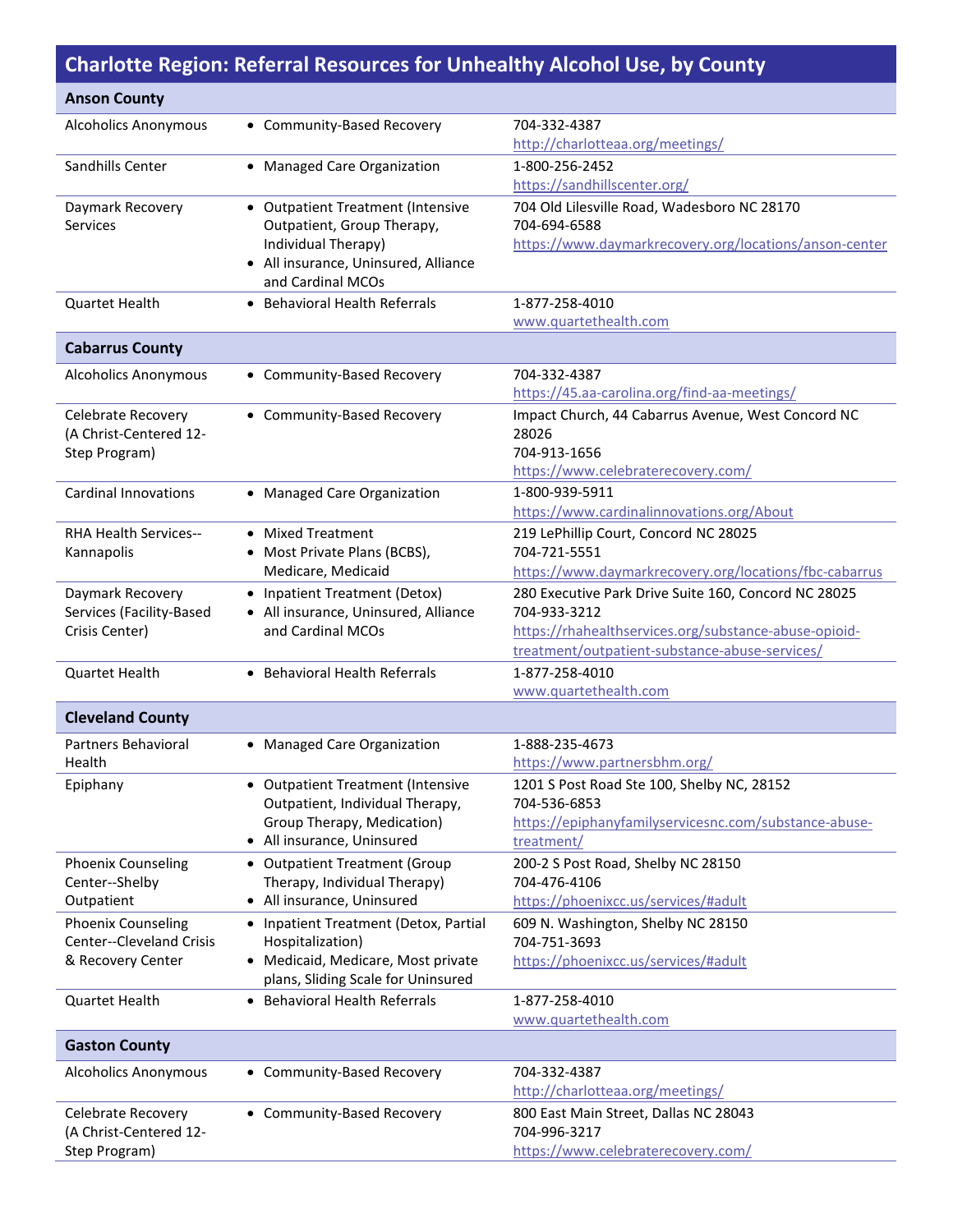| Celebrate Recovery<br>(A Christ-Centered 12-<br>Step Program)              | • Community-Based Recovery                                                                                                                             | Sandy Plains Baptist Church, 5323 Union Road, Gastonia<br><b>NC 28056</b><br>803-627-0914                                                        |
|----------------------------------------------------------------------------|--------------------------------------------------------------------------------------------------------------------------------------------------------|--------------------------------------------------------------------------------------------------------------------------------------------------|
|                                                                            |                                                                                                                                                        | https://www.celebraterecovery.com/                                                                                                               |
| <b>Celebrate Recovery</b><br>(A Christ-Centered 12-<br>Step Program)       | • Community-Based Recovery                                                                                                                             | Catawba Heights Baptist Church, 311 Belmont Mount Holly<br>Road, Belmont NC 28012<br>704-827-8474<br>https://www.celebraterecovery.com/          |
| Celebrate Recovery<br>(A Christ-Centered 12-<br>Step Program)              | • Community-Based Recovery                                                                                                                             | New Life Baptist Church, 201 Oak Trail, Belmont NC 29012<br>704-822-6195<br>https://www.celebraterecovery.com/                                   |
| Partners Behavioral<br>Health                                              | • Managed Care Organization                                                                                                                            | 1-888-235-4673<br>https://www.partnersbhm.org/                                                                                                   |
| <b>Phoenix Counseling</b><br>Center--Cleveland Crisis<br>& Recovery Center | • Mixed Treatment (Detox, Intensive<br>Outpatient, Group Therapy)<br>• Medicaid, Medicare, Most private                                                | 2506 Gaston Memorial Drive, Gaston NC 28054<br>704-854-4196<br>https://phoenixcc.us/services/#adult                                              |
| <b>Quartet Health</b>                                                      | plans, Sliding Scale for Uninsured<br>• Behavioral Health Referrals                                                                                    | 1-877-258-4010<br>www.quartethealth.com                                                                                                          |
| <b>Lincoln County</b>                                                      |                                                                                                                                                        |                                                                                                                                                  |
| <b>Alcoholics Anonymous</b>                                                | • Community-Based Recovery                                                                                                                             | 704-332-4387<br>https://45.aa-carolina.org/find-aa-meetings/                                                                                     |
| <b>Partners Behavioral</b><br>Health                                       | • Managed Care Organization                                                                                                                            | 1-888-235-4673<br>https://www.partnersbhm.org/                                                                                                   |
| <b>Phoenix Counseling</b><br>Center--Lincoln<br>Outpatient                 | • Outpatient Treatment (Intensive<br>Outpatient, Group Therapy,<br>Individual Therapy)<br>Most Private Plans, Sliding scale for<br>Uninsured, Medicaid | 510 S Aspen Street, Lincolnton NC 28092<br>704-735-7325<br>https://phoenixcc.us/services/#adult                                                  |
| Quartet Health                                                             | • Behavioral Health Referrals                                                                                                                          | 1-877-258-4010<br>www.quartethealth.com                                                                                                          |
| <b>Mecklenburg County</b>                                                  |                                                                                                                                                        |                                                                                                                                                  |
| <b>Alcoholics Anonymous</b>                                                | • Community-Based Recovery                                                                                                                             | 704-332-4387<br>http://charlotteaa.org/meetings/                                                                                                 |
| Celebrate Recovery<br>(A Christ-Centered 12-<br>Step Program)              | • Community-Based Recovery                                                                                                                             | Newsong Church, 10308 Bailey Road, Cornelius NC 28031<br>980-254-7258<br>https://www.celebraterecovery.com/                                      |
| <b>Celebrate Recovery</b><br>(A Christ-Centered 12-<br>Step Program)       | • Community-Based Recovery                                                                                                                             | Hoskins Avenue Baptist Church, 101 S. Hoskins Road,<br>Charlotte NC 28202<br>704-392-4147                                                        |
| Celebrate Recovery                                                         |                                                                                                                                                        |                                                                                                                                                  |
| (A Christ-Centered 12-<br>Step Program)                                    | • Community-Based Recovery                                                                                                                             | https://www.celebraterecovery.com/<br>Central Church, 5301 Sardis Road, Charlotte NC 28270<br>704-365-6112<br>https://www.celebraterecovery.com/ |
| Celebrate Recovery<br>(A Christ-Centered 12-<br>Step Program)              | • Community-Based Recovery                                                                                                                             | Providence Road Church of Christ, 4900 Providence Road,<br>Charlotte NC 28226<br>704-321-9541<br>https://www.celebraterecovery.com/              |
| Celebrate Recovery<br>(A Christ-Centered 12-<br>Step Program)              | • Community-Based Recovery                                                                                                                             | Southbrook Church, 5607 Weddington Road, Matthews NC<br>28104<br>770-856-6485<br>https://www.celebraterecovery.com/                              |
| Refuge Recovery<br>(Buddhist-inspired path<br>to recovery)                 | • Community-Based Recovery                                                                                                                             | Choices for Recovery-IOP, 200 Queens Road #102,<br>Charlotte NC 28204<br>https://refugerecovery.org/                                             |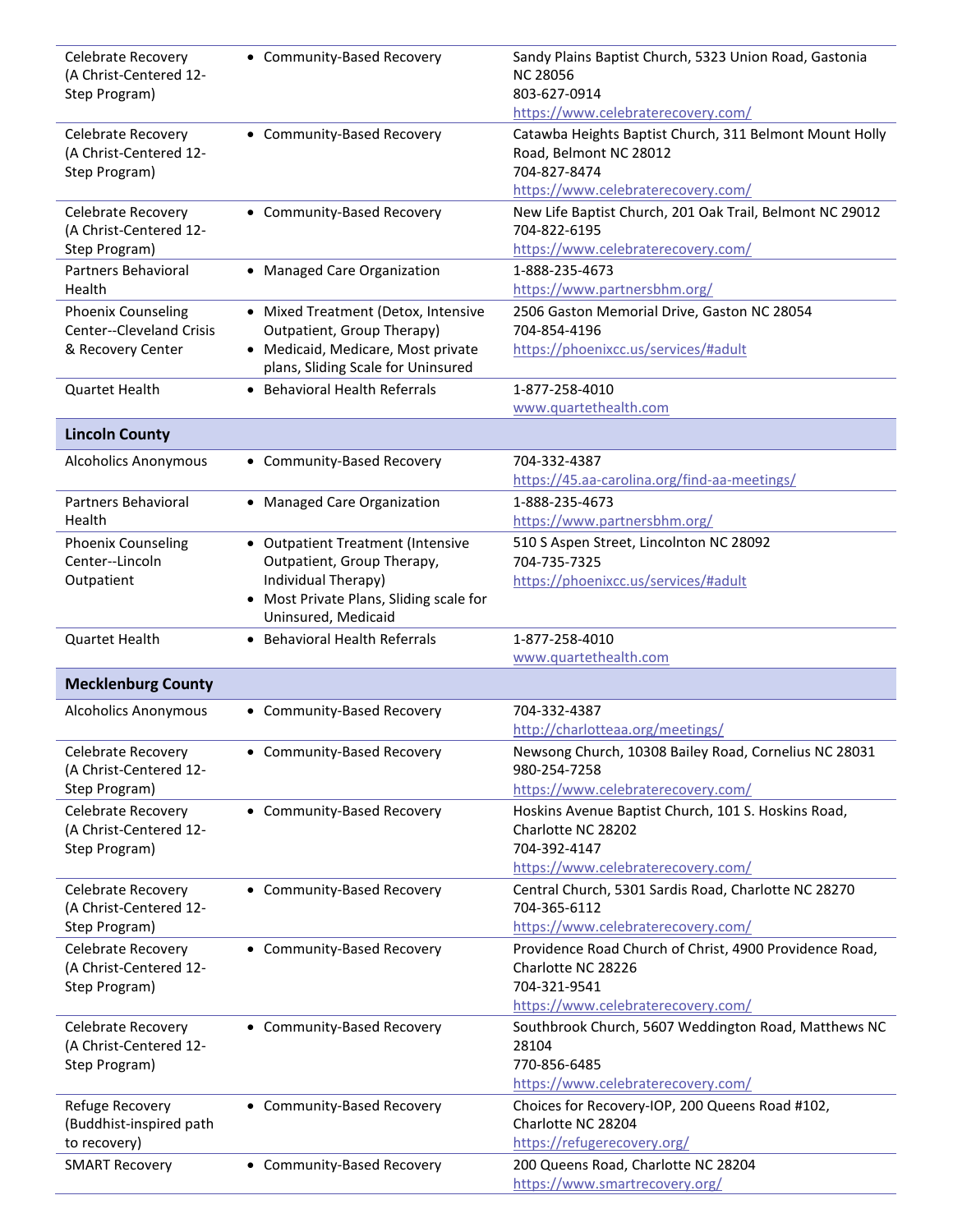| <b>SMART Recovery</b>                                         | • Community-Based Recovery                                                                                                                                                         | 1515 Mockingbird Lane Rm 214, Charlotte NC 28209<br>https://www.smartrecovery.org/                                                                                                     |
|---------------------------------------------------------------|------------------------------------------------------------------------------------------------------------------------------------------------------------------------------------|----------------------------------------------------------------------------------------------------------------------------------------------------------------------------------------|
| <b>Cardinal Innovations</b>                                   | • Managed Care Organization                                                                                                                                                        | 1-800-939-5911<br>https://www.cardinalinnovations.org/About                                                                                                                            |
| Carolina Outreach                                             | • Outpatient Treatment (Outpatient<br>Therapy, Group Therapy,<br><b>Medication Management)</b><br>Medicare, Medicaid, BCBS, State<br><b>Funding</b>                                | 5108 Reagan Drive Suite 14, Charlotte NC 28206<br>704-332-8787<br>https://carolinaoutreach.com/locations/charlotte-nc/                                                                 |
| Dilworth Center                                               | • Outpatient Treatment (Intensive<br>Outpatient, Group Therapy)<br>• Most Private Plans                                                                                            | 2240 Park Road, Charlotte NC 28203<br>704-372-6969<br>https://dilworthcenter.org/                                                                                                      |
| The Blanchard Institute                                       | • Mixed Treatment (Partial<br>Hospitalization, Intensive<br>Outpatient, Group Therapy, Family<br>Therapy, Recovery Management)<br>Most private plans, BCBS, United,<br>etc.        | 10348 Park Road, Charlotte NC 28210<br>704-288-1097<br>https://theblanchardinstitute.com/                                                                                              |
| Novant Health Addiction<br><b>Recovery and Counseling</b>     | • Outpatient Treatment (Intensive<br>Outpatient, Group Therapy,<br>Individual Therapy, Medication-<br>Assisted Therapy for Alcohol)<br>• Most private plans, Medicaid,<br>Medicare | 19485 Old Jetton Road Suite 270, Cornelius NC 28031<br>704-384-7700<br>https://www.novanthealth.org/clinic-locations/novant-<br>health-addiction-recovery--counseling---cornelius.aspx |
| Epiphany                                                      | • Outpatient Treatment (Intensive<br>Outpatient, Individual Therapy)<br>• Most private plans, Medicaid,<br>Medicare, Sliding Scale for<br>Uninsured                                | 6900 Farmingdale Drive, Charlotte NC 28212<br>704-536-6853<br>https://epiphanyfamilyservicesnc.com/substance-abuse-<br>treatment/                                                      |
| Anuvia                                                        | • Mixed Treatment (Inpatient Detox,<br>Inpatient Rehabilitation, Intensive<br>Outpatient)                                                                                          | 429 Billingsley Road, Charlotte NC 28211<br>704-445-6900<br>https://www.anuvia.org/treatments/inpatient/                                                                               |
| <b>McLeod Addictive</b><br>Disease Center                     | • Mixed Treatment (Inpatient<br>Rehabilitation, Intensive Outpatient,<br>No Detox)<br>• Cigna and United Healthcare, State<br><b>Funding</b>                                       | 515 Clanton Road, Charlotte NC 28217<br>704-332-9001<br>https://www.mcleodcenter.com/                                                                                                  |
| Atrium Health-Carolinas<br>Medical center-Mercy<br>Horizons   | • Inpatient Treatment (Detox)<br><b>Most Private Plans</b>                                                                                                                         | 2001 Vail Avenue, Charlotte NC, 28207<br>https://atriumhealth.org/medical-services/childrens-<br>services/locations/detail/carolinas-medical-center-mercy-<br>horizons                 |
| Quartet Health                                                | • Behavioral Health Referrals                                                                                                                                                      | 1-877-258-4010<br>www.quartethealth.com                                                                                                                                                |
| <b>Stanly County</b>                                          |                                                                                                                                                                                    |                                                                                                                                                                                        |
| <b>Alcoholics Anonymous</b>                                   | • Community-Based Recovery                                                                                                                                                         | 704-332-4387<br>https://45.aa-carolina.org/find-aa-meetings/                                                                                                                           |
| Celebrate Recovery<br>(A Christ-Centered 12-<br>Step Program) | • Community-Based Recovery                                                                                                                                                         | Uwharrie Community Church, 1510 Moss Springs Road,<br>Albemarle NC 28001<br>980-439-2512<br>https://www.celebraterecovery.com/                                                         |
| <b>Cardinal Innovations</b>                                   | • Managed Care Organization                                                                                                                                                        | 1-800-939-5911<br>https://www.cardinalinnovations.org/About                                                                                                                            |
| Daymark Recovery<br><b>Services</b>                           | • Outpatient Treatment (Intensive<br>Outpatient, Group Therapy)<br>• All insurance, Sliding Scale for<br>Uninsured                                                                 | 1000 North First Street Suite 1, Albemarle NC 28001<br>704-983-2117<br>https://www.daymarkrecovery.org/locations/stanly-center                                                         |